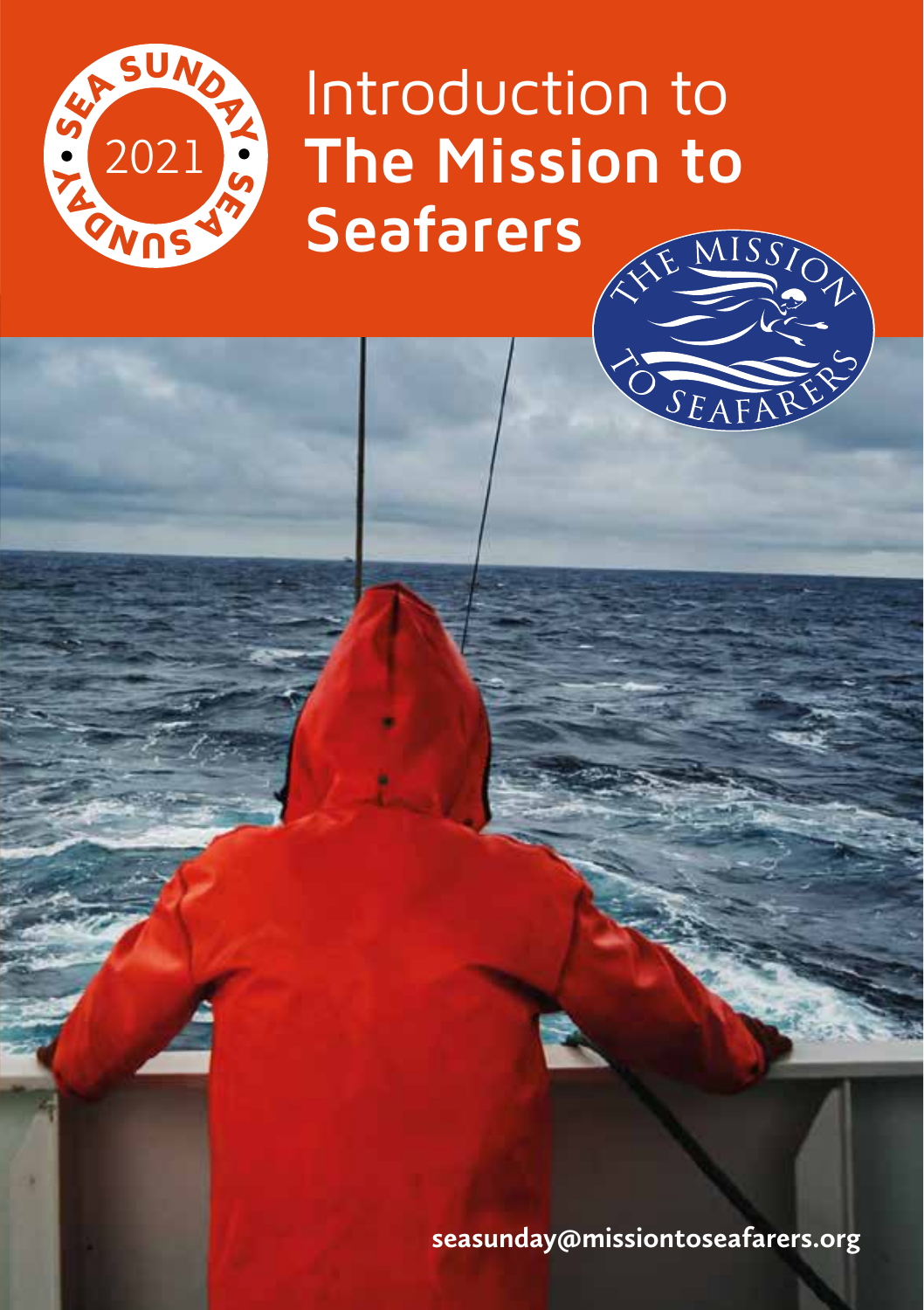

## Help us to **celebrate**  their sacrifices



## Sea Sunday

**Sea Sunday is the global celebration of the enduring and vital work of the Mission to Seafarers. It has been happening every year for over 160 years and is our biggest fundraising event of the year. On Sea Sunday, your church can become a powerhouse of prayer and fundraising. Each year in July you can join with thousands of other Christians across the world who come together to pray, celebrate and fundraise to support those seafarers who are working so hard for us.**

#### **The Mission to Seafarers are there for the men and women who keep the world supplied but we need your help.**

Even before the global Covid pandemic led to seafarers having restrictions on access to shore leave, issues such as piracy, shipwreck, abandonment and separation from loved ones were just a few of the problems merchant seafarers could face. In 2020, as nation after nation went into lockdowns of varying severity, many of these unseen keyworkers were required to work beyond their contract lengths with many spending a second Christmas away from home and sometimes not even having stepping on land.

Around the world, The Mission to Seafarers provides help and support to the 1.5 million men and women who face danger every day to keep our global economy afloat. We work in over 200 ports caring for seafarers of all ranks, nationalities and beliefs. Through our global network of chaplains, staff and volunteers we offer practical, emotional and spiritual support to seafarers through ship visits, drop-in centres and a range of welfare and emergency support services.

**Around the world, The Mission to Seafarers provides help and support to the 1.5 million men and women...'** '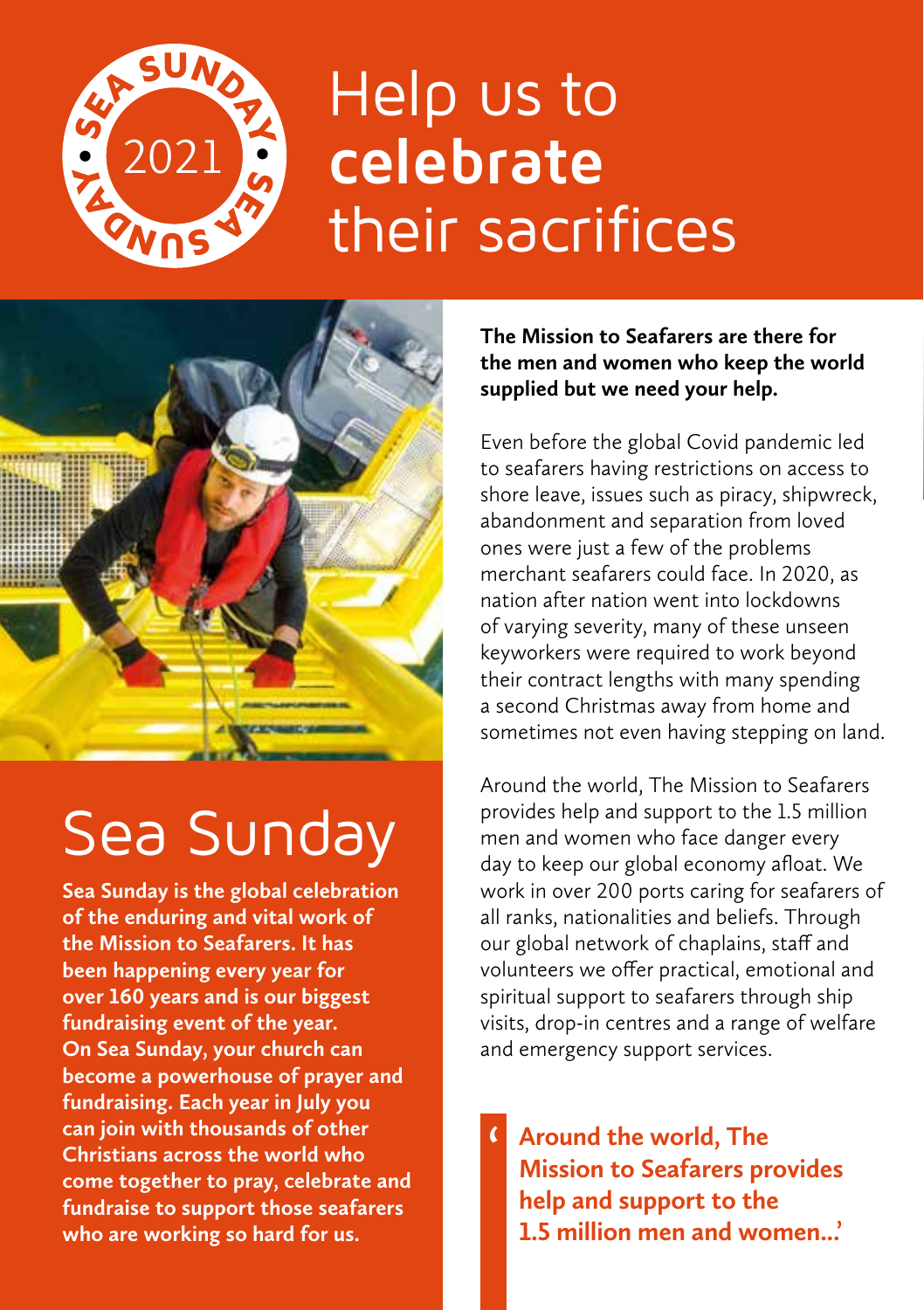

**The first time that the Mission to Seafarers team in the UAE became aware of the issues facing the crew of the MT Iba was back in May 2019.** We received a WhatsApp message to our office from a seafarer reporting that his company had ceased to send supplies, be in communication or pay any of the remaining crew on-board for a period of

five months. A not uncommon experience for us here where regular reports of abandonment or injustice give us a busy caseload month on month. This crew had affectively been abandoned. Our first response is to gather as much information and then we make a short and medium term plan for how best we can help.

In this case there were five crew on board. The Chief Engineer Naywin from Myanmar was the lead spokesperson and he and the 2nd Engineer, Riasat Ali from Pakistan had been under contract on the vessel at the time of first contact for two years, with at least five months of these without support. The remaining three Indian crew had been sent on as relief just a few months earlier as the trouble began to esculate, only to find themselves stationary at the anchorage eight miles from the coast of Sharjah for the entire time they had been on board.

We quickly realised that the crew needed food, water and fuel supplies urgently which we organised and delivered within 24 hours whilst we made a plan for a visit to meet with them at the anchorage in the days following. The life of a seafarer can be lonely and isolated at the best of times, yet when we visited we were the first faceto-face contact that they had received for more than three months. They were tired and fearful but delighted to see us.

We learnt that the owner was facing a significant financial crisis and that this was not the first time that this company had neglected to support one of their crews having abandoned four vessels back in 2017.

From that first visit began the slow process of advocating on their behalf to seek to find new owners and to lobby the authorities to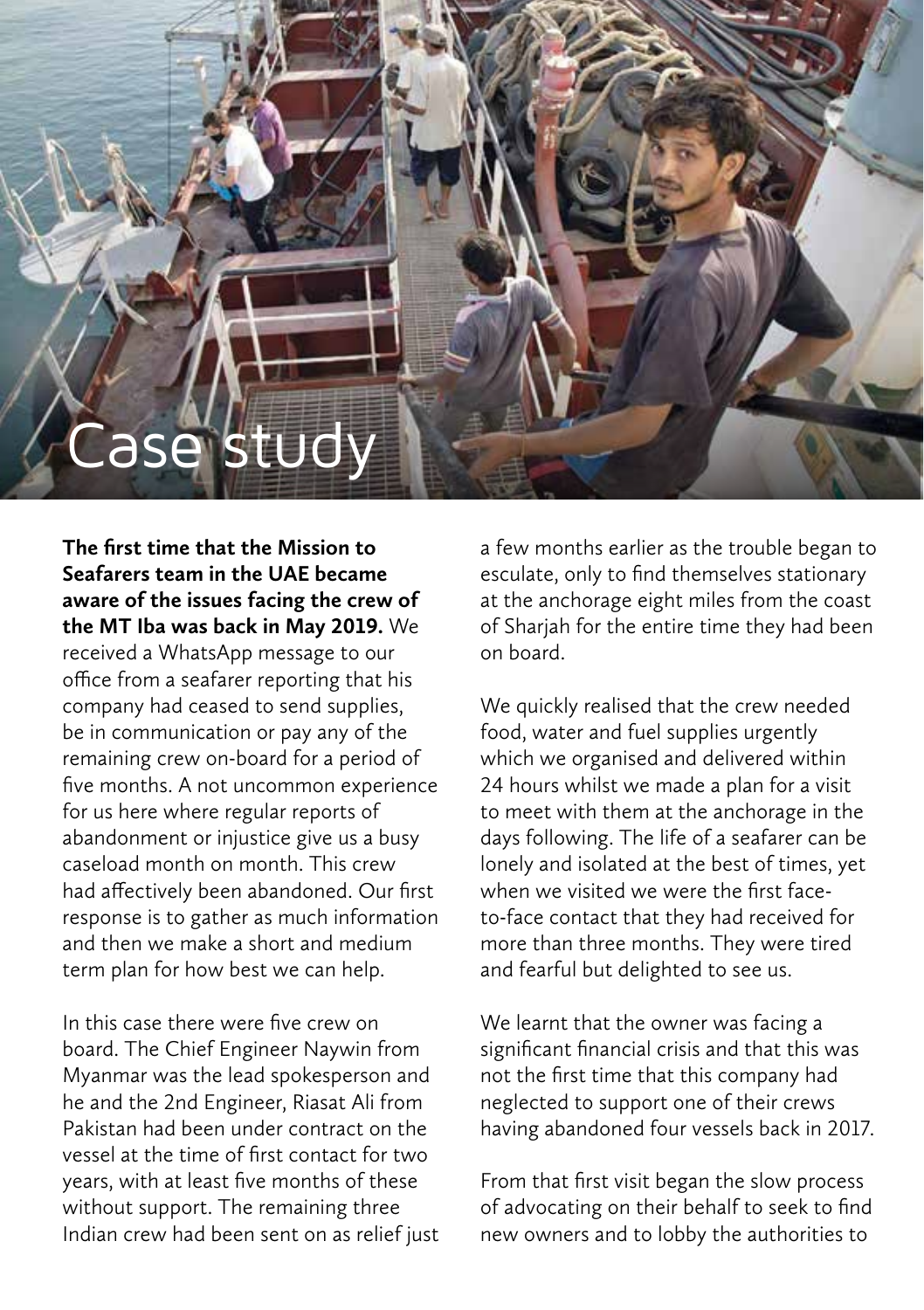**The life of a seafarer can be lonely and isolated at the best of times, yet when we visited we were the first face-to-face contact that they had received for more than three months. '**

'

find a way for them to be paid what they were due and repatriated to their families. The process of seeking recompense can be painstakingly slow and frustrating and with the vessel out of sight the issues facing these seafarers, and others like them can be hidden. Over the subsequent months we had lots of false starts with potential new buyers and attempts to encourage the authorities to arrest the ship and auction her made little headway.

Then the pandemic struck and everything stopped.

Almost a year passed with us still visiting and providing supplies as often as we could, whilst they waited patiently for the storm of the coronavirus to pass. Yet at the beginning of 2021 they were still at the anchorage becoming more and more desperate when a literal storm late one January evening saw their main and secondary anchors fail. After a 12 hour battle with the conditions they found themselves stuck having run aground but no longer at the mercy of the waves.





When dawn broke they realised that they were not just run aground but found themselves 50 yards from a public beach in the Emirate of Umm Al Qwain. This sudden visibility led to a change of gear in the repatriation process. As they were no longer hidden from view, ordinary people began to ask about and support their cause. Within a week a new buyer had been found and after some frantic last-minute negotiations on the beach a deal was reached.

We are now only a matter of weeks away from their return to their homes and their families. Their wages have cleared the bank and been sent home, supplies have been plentiful and they have enjoyed engaging with the public who come to sit and walk and wave from the beach. Over the almost two years that has past since that first communication we have become friends. Oddly we will miss our regular visits and conversations but we will take encouragement that we played a small part in getting them a measure of justice and a chance to rebuild their lives with their families.

**We are now only a matter of weeks away from their return to their homes and their families.'** '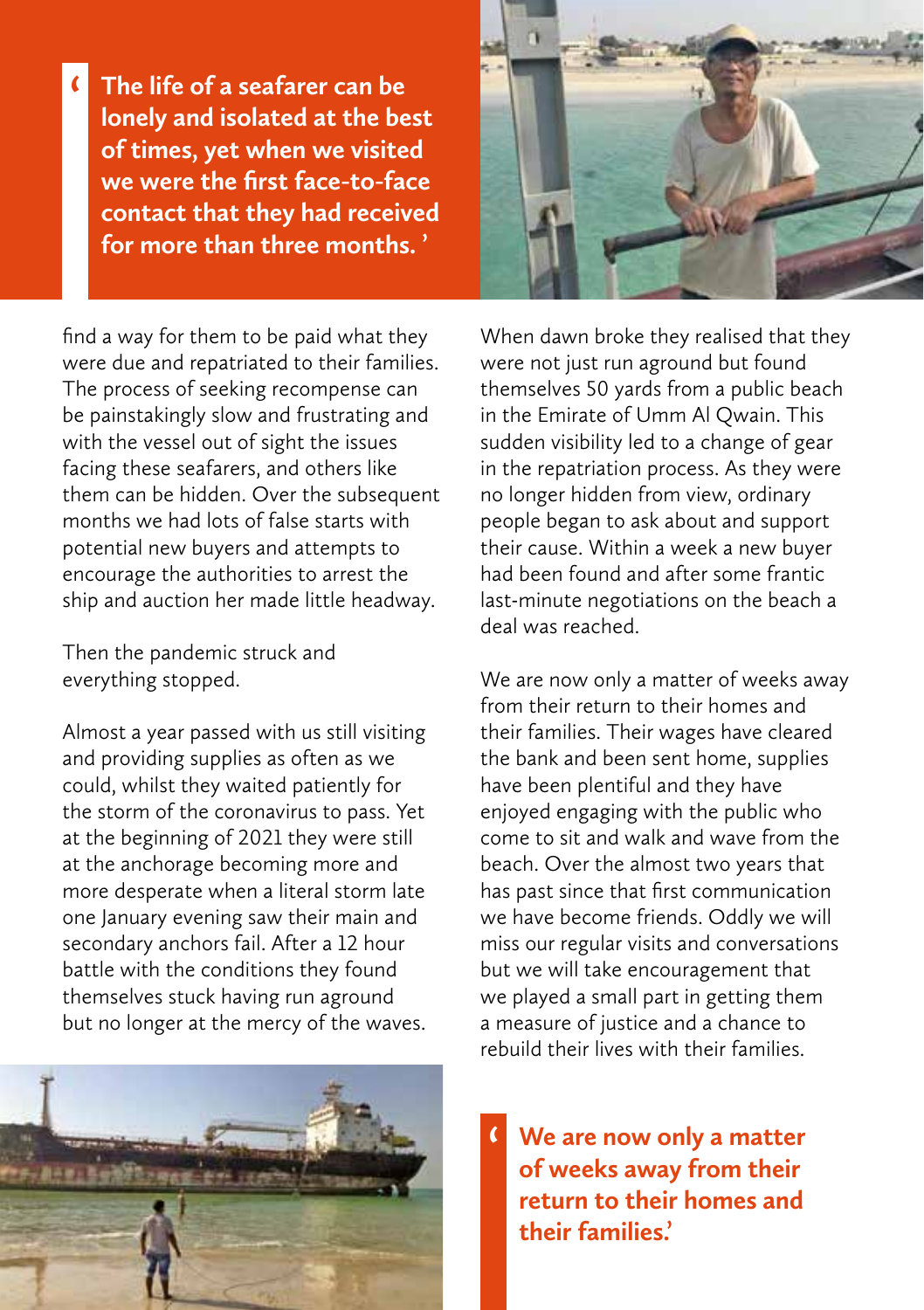|  |  | Please make a donation to      |  |
|--|--|--------------------------------|--|
|  |  | the Mission to Seafarers today |  |



#### **Here is my Sea Sunday donation of:**

 $\Box$  £5  $\Box$  £100  $\Box$  £500 Other £

My cheque is enclosed and made payable to: The Mission to Seafarers.

Or please debit my credit/debit card: Visa/Mastercard (delete as appropriate)

| Card number:<br>Expiry date: | Security number: |
|------------------------------|------------------|
| Signature:                   | Date:            |
| <b>Contact details:</b>      |                  |
| Name:                        |                  |
| Address:                     |                  |
|                              | Postcode:        |
| Email:                       |                  |
| Telephone:                   |                  |

#### **Please let us know if you are a UK taxpayer. The Gift Aid scheme means we can reclaim an extra 25% on your donations at no extra cost to you**.

giftaidit

 $\Box$  Yes I am a UK tax payer and would like The Mission to Seafarers to treat my past donations (in the last 4 years) and any donations that I make now or in the future as Gift Aid donations. The Mission to Seafarers will reclaim 25p of tax on every £1 that has been given. I understand that if I pay less Income Tax and/or Capital Gains Tax than the amount of Gift Aid claimed on all my donations in that tax year it is my responsibility to pay any difference.

| <b>Keeping in touch</b>                                                                                                                                                                                                                                                                                                                                                                                                                                                                               |
|-------------------------------------------------------------------------------------------------------------------------------------------------------------------------------------------------------------------------------------------------------------------------------------------------------------------------------------------------------------------------------------------------------------------------------------------------------------------------------------------------------|
| In addition to contacting you with administration information, such as when setting up a gift, making a<br>donation or volunteering, we'd love to keep you posted with our news, activities and how you can help in<br>other ways. We'll never sell or swap your details with anybody else. For more information see our privacy<br>policy. Please indicate how you would like to hear from us by using the tick boxes below:<br>Via email $\Box$ Via telephone $\Box$ Via SMS $\Box$ Via post $\Box$ |
|                                                                                                                                                                                                                                                                                                                                                                                                                                                                                                       |

Thank You. Please detach this form and send your donation to: **Freepost THE MISSION TO SEAFARERS**

www.missiontoseafarers.org